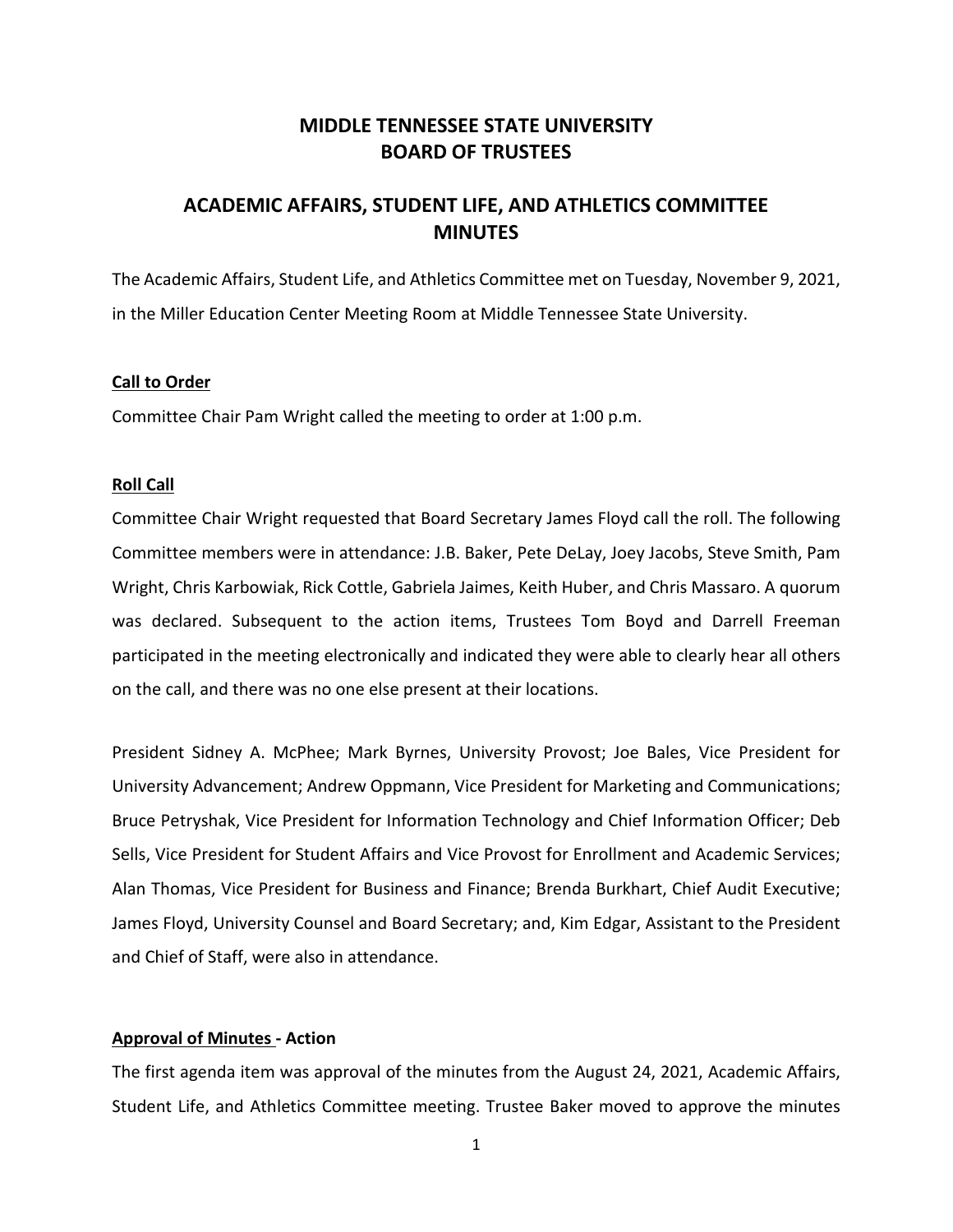from the August 24, 2021, meeting, and Trustee Karbowiak seconded the motion. A voice vote was taken and the motion to approve the minutes from the August 24, 2021, meeting of the Academic Affairs, Student Life, and Athletics Committee passed unanimously.

#### **Approval of New Academic Degree Program - Action**

#### Master of Science in Data Science

Provost Byrnes referred to the proposal and stated that adding this master's degree gives us data science offerings from the bachelor's through the doctorate levels, and that the career path is clear and lucrative. Employers were consulted during construction of the proposed program and will continue to confer with them to stay abreast of industry needs.

Trustee Delay moved to approve the Master of Science in Data Science and Trustee Baker seconded the motion. A voice vote was taken and the motion to approve the Master of Science in Data Science passed unanimously.

#### **Approval of Expedited Tenure - Action**

Provost Byrnes thanked Interim Vice Provost Nita Brooks and presented for tenure the recently appointed Vice Provost for Academic Programs, Amy Aldridge Sanford, who will begin employment on February 1, 2022. Dr. Aldridge Sanford was recommended for tenure by her respective chair, dean, department and college committees, the Provost, and President.

Trustee Karbowiak moved to approve expedited tenure for the candidate. Trustee Delay seconded the motion. A voice vote was taken, and the motion to approve expedited tenure passed unanimously.

# **Approval of Policy Revision - Action**

Provost Byrnes presented revisions to Policy 301 Admissions necessitated by statute. Applicants for first time admission who have received an associate degree from a regionally accredited institution are not required to submit a high school transcript or GED certificate.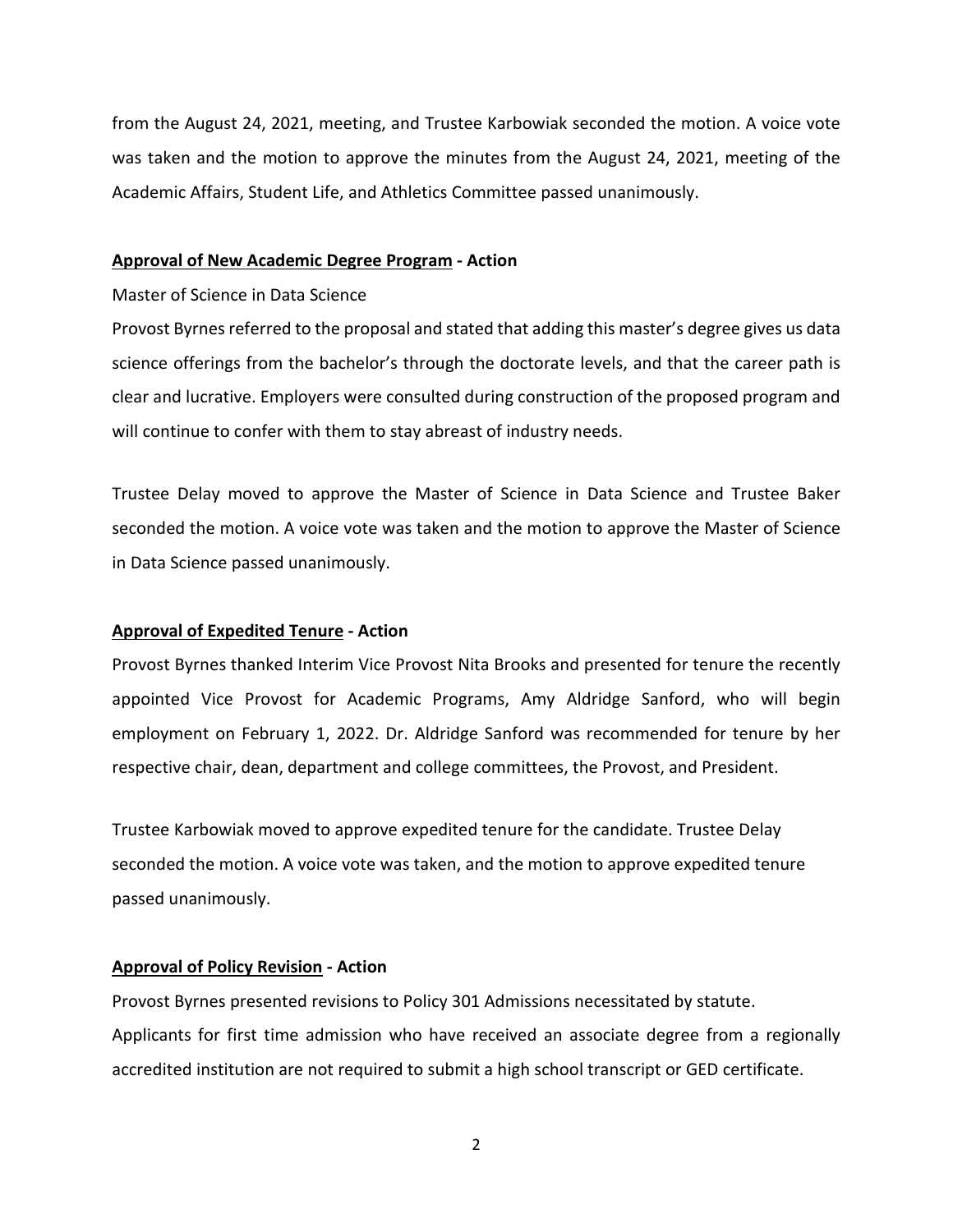Chairman Smith moved to approve revisions to Policy 301 Admissions. Trustee Delay seconded the motion.

Karbowiak asked about waiving the ACT requirement permanently. Provost Byrnes said we are moving towards not requiring ACT for admission, but it will be required for scholarships and course placement.

A voice vote was taken, and the motion passed unanimously.

### **Performance Metrics - Information**

Provost Byrnes presented the annually updated Metrics Chart and noted the upward trend in our graduation rate. Trustee Boyd commended the downward trend in average debt of undergraduates.

### **Enrollment Update - Information**

Vice President Deb Sells discussed recruitment and enrollment of new freshman and transfer students. She began with a list of the top counties and high schools where new freshmen came from and then summarized the demographics of MTSU students as compared to UTK. She demonstrated the MTSU enrollment funnel beginning with applications received, completed applications, admissions, and ending with number enrolled.

Next, Vice President Sells outlined recruitment activities, communication efforts, and strategic recruitment initiatives. The good news is the number of freshmen admitted is higher than 2020 at this point. Transfer student admissions are level due to lower enrollment at community colleges over the last couple of years.

Trustee Freeman asked about the enrollment decline of Fall 2021 and what percentage of total Fall 2021 enrollment were African American. Dr. Sells replied that we were down 5.45%, and we have 3,783 African American students this fall, which is 18.14% of total enrollment.

3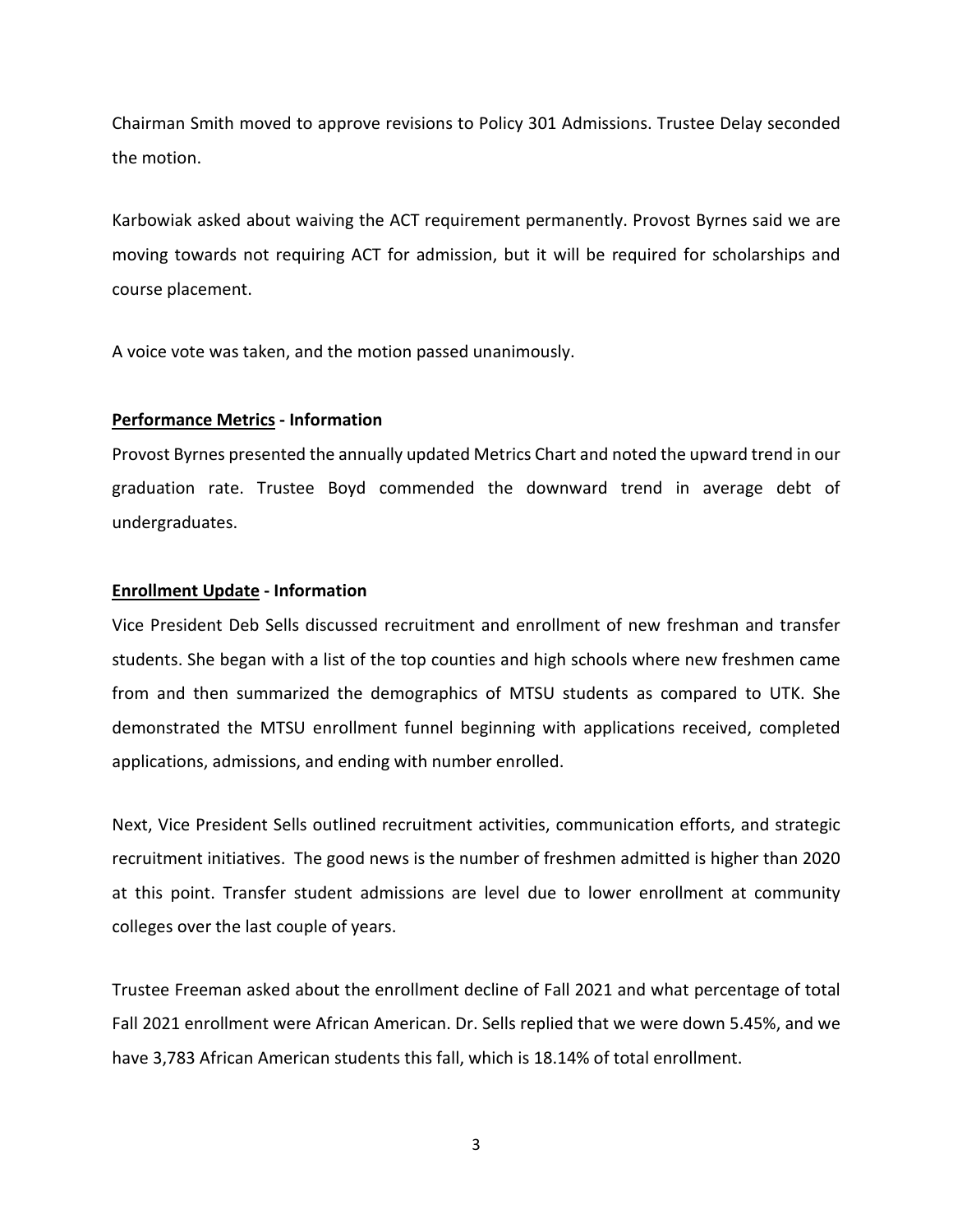Trustee Freeman then asked about the demographics of purged students. Dr. Sells noted we have been looking at purged students for 10 years and have cut the number in half. She then asked Dr. Sluder to discuss his findings. Dr. Sluder reported 1,300 students were purged, and 650 reenrolled by census time. Demographics show 40% male, 53% first-generation, 2.90 average GPA, and the average hours completed were 112 hours. We are looking at how can we use our funds to make the biggest impact. Trustee Freeman wants to work on a fund to help students in this situation. Dr. Sells added that since 2012, we have raised more than \$500,000, including Trustees' donations, for a variety of funds to help students.

Trustee Jaimes asked what the process is for students who need these funds? Dr. Sells distributed a list of emergency services. Students can apply directly through the MT One Stop. Microgrants are administered through the colleges, and the Trustees' Last Dollar Scholarship is administered through financial aid to put funds directly into the students' accounts.

Trustee Freeman requested ten years' worth of purge data but agreed to go back to the beginning of the creation of the Board of Trustees in 2017.

President McPhee added that we wish we didn't have to purge any students, but it is a THEC policy to purge students for non-payment at certain times prior to the semester's beginning. Students who owe less than \$200 are not purged, but we must get that list approved by THEC.

Trustee Baker commended Vice President Sells' presentation and all of the recruitment activities. He also asked for a report on fraternities and sororities at the next meeting.

Trustee Jaimes asked about the bus initiative in the materials presented. Vice President Sells described the process of talking with counselors during True Blue Tours and offering to send a bus for their students to bring them to campus for a tour and lunch.

Trustee Jaimes also asked how waiving the ACT for admissions is affecting our acquiring student information from ACT. Vice President Sells added that the ACT is still given for free in Tennessee high schools, but we are watching that closely.